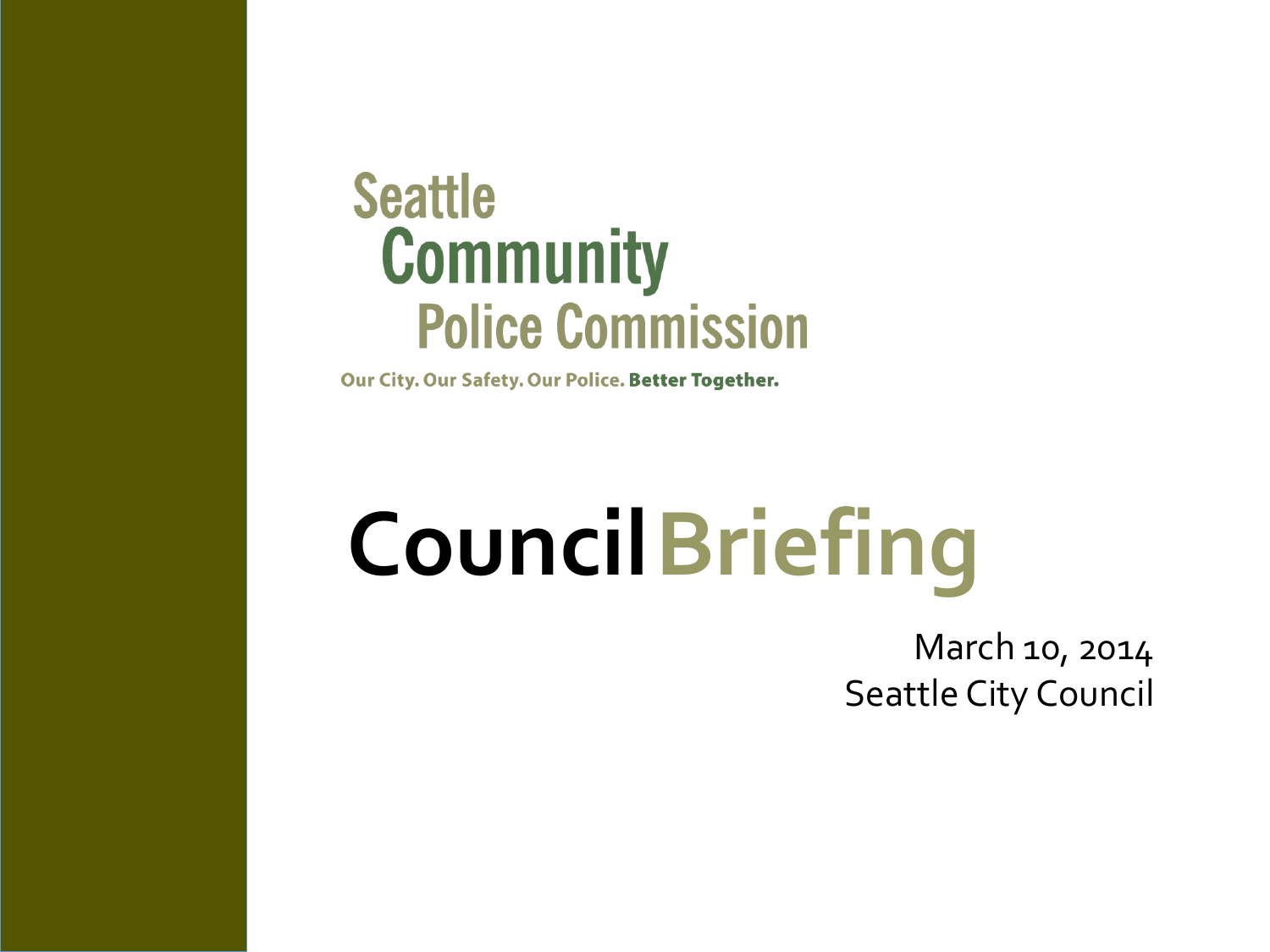#### **AGENDA**

- **About the Seattle Community Police Commission**
- **Partners in reform**
- **Creating change**
	- **The role of community**
	- **CPC Work in 2014**
- **Q & A**
- **Contact information**

**Seattle Community Police Commission**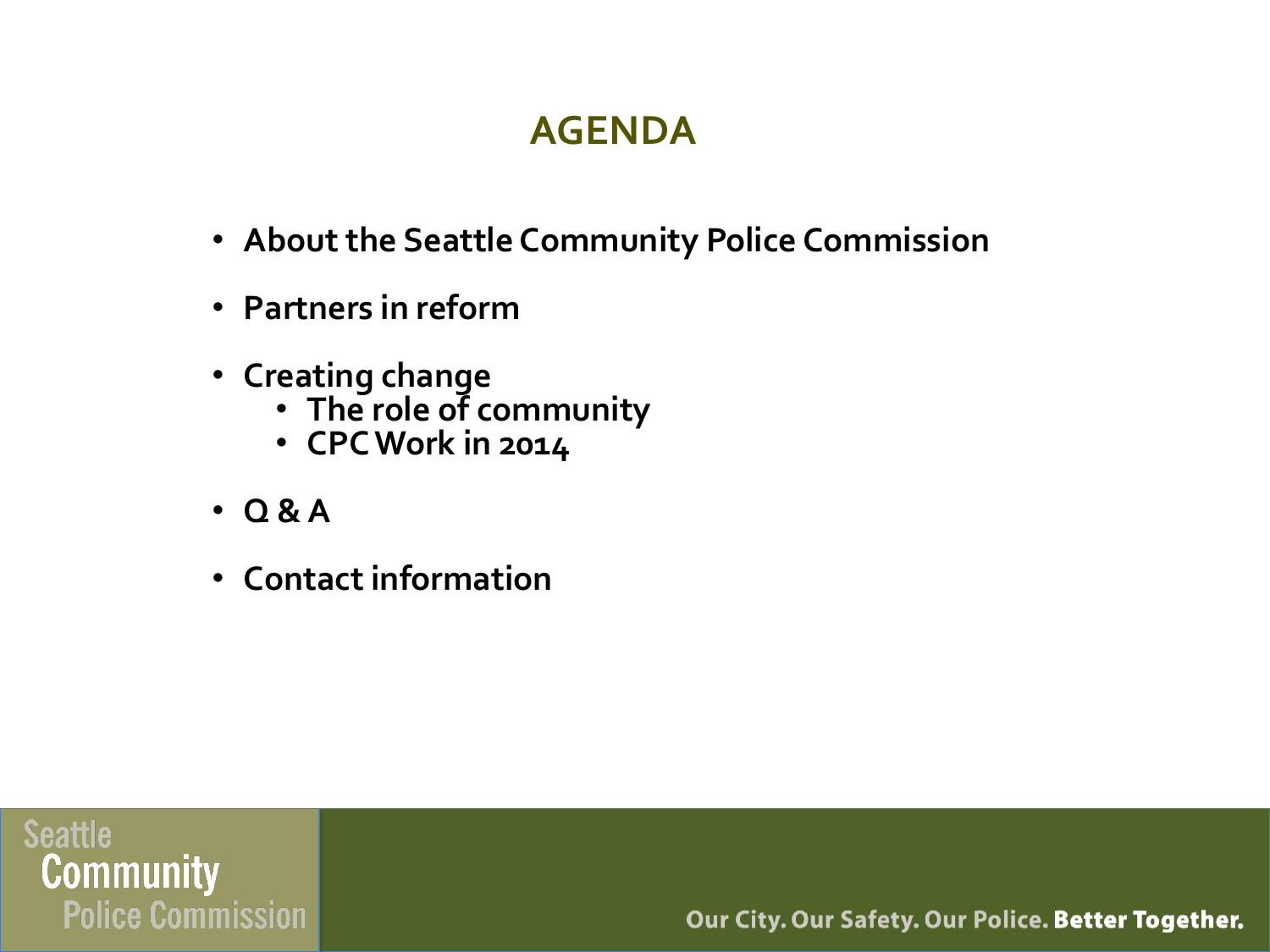#### **ABOUT THE CPC: Why was the CPC formed?**

A series of serious incidents involving police and people of color, including the 2010 shooting death by Seattle police of First Nations woodcarver John T. Williams, ignited public concern about excessive use of force and bias in the Seattle Police Department (SPD).

After a federal investigation, the City of Seattle signed a settlement agreement with the U.S. Department of Justice (DOJ) to reform SPD practices.

**Seattle** Community **Police Commission**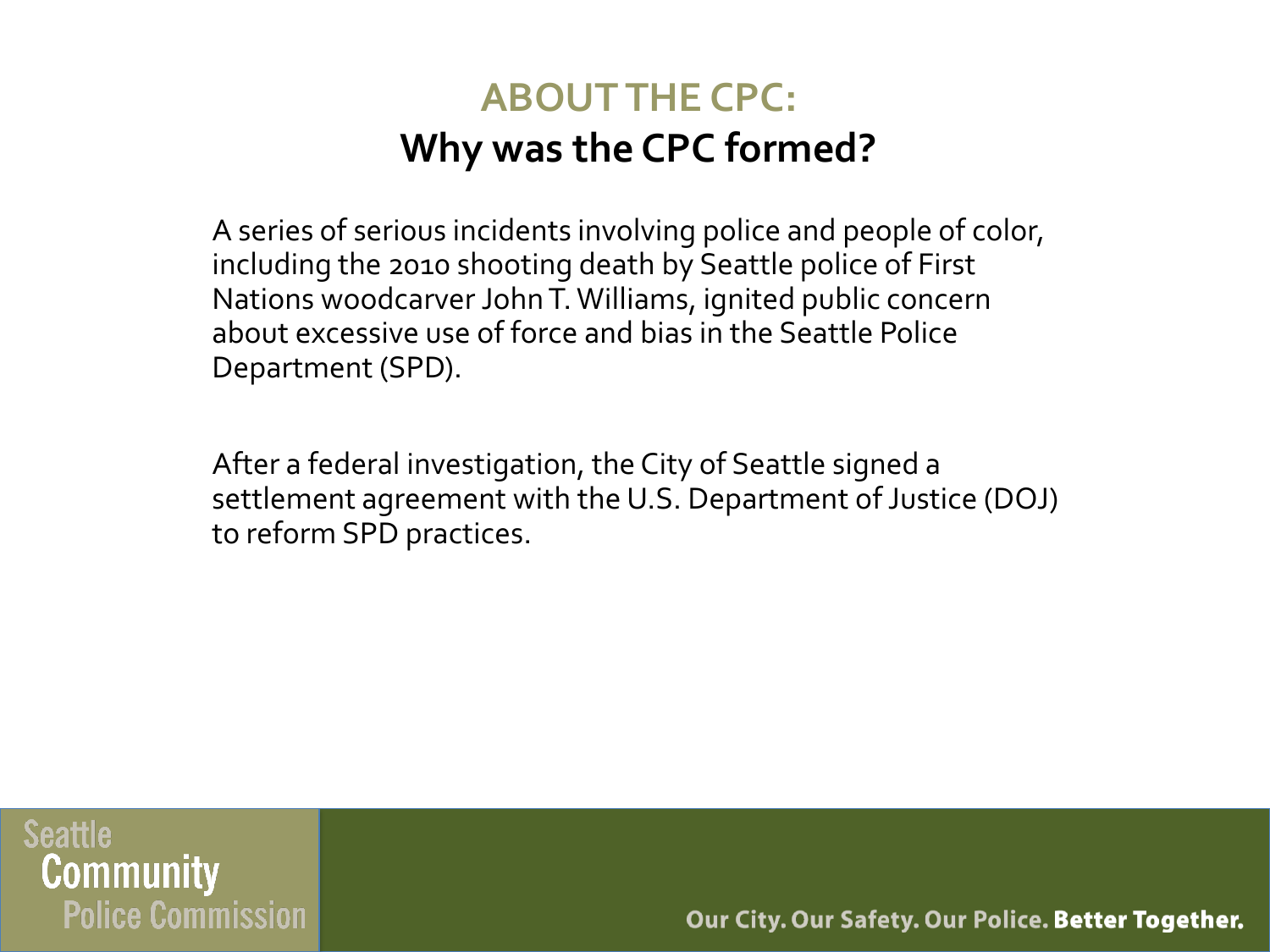#### **ABOUT THE CPC: Why was the CPC formed?**

A Settlement Agreement & Memorandum of Understanding between the City and the federal government established a work plan for changing SPD policies and practices.

This legal agreement required the creation of the Seattle Community Police Commission (CPC) to provide community input on the reform process.

The CPC was intended, in the words of the Court Monitor, to be "a powerful, independent policymaking body that proceeds carefully based upon evidence and whose conclusions have great integrity and persuasive power."

**Seattle** Communitv **Police Commission**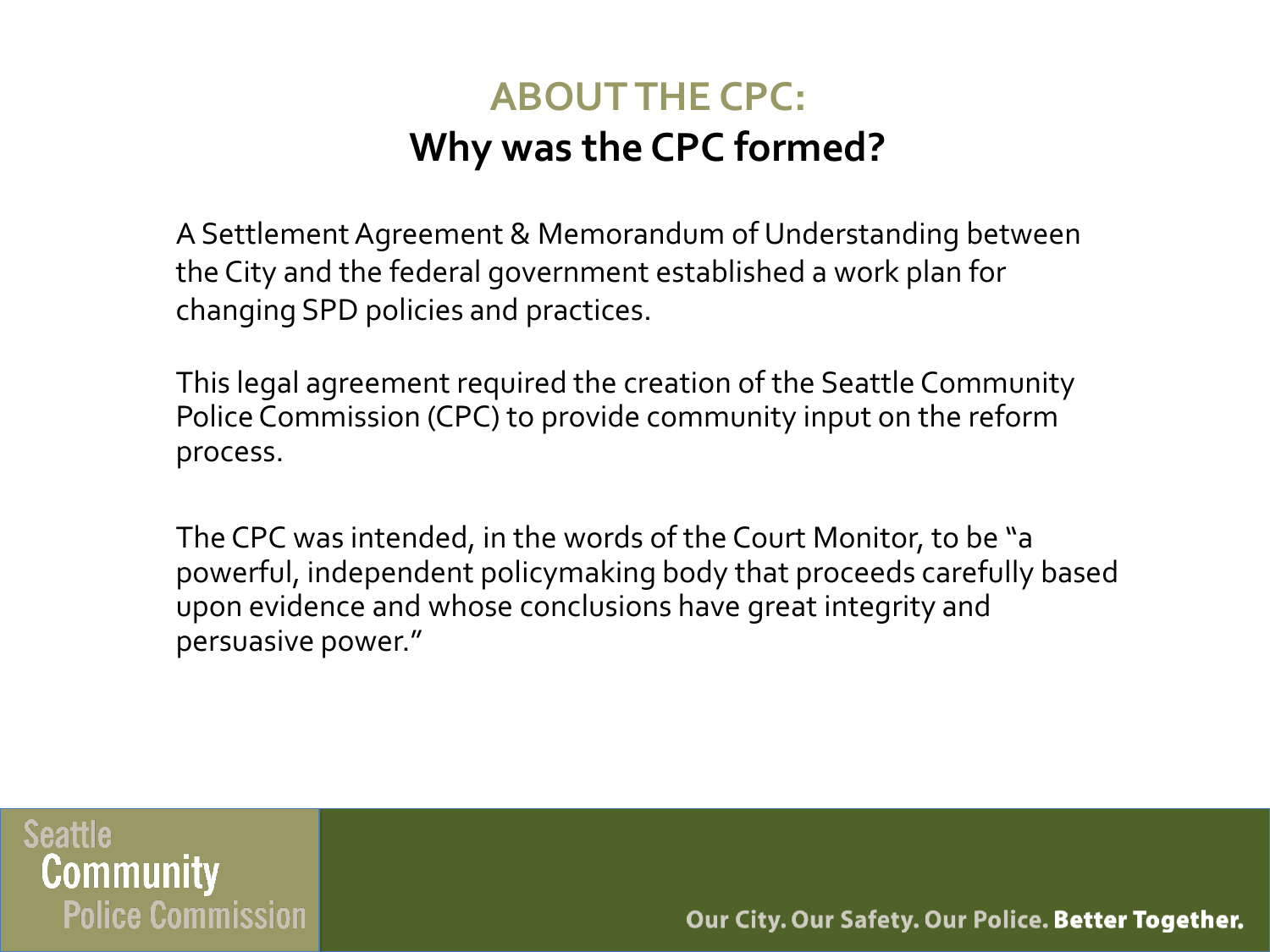#### **ABOUT THE CPC: Purpose**

The CPC is independent. Its purpose is to engage the community and ensure public input to police reform.

- Represents a broad range of community views,
- Researches good policies and practices of other police departments and national experts
- Reviews and proposes changes to SPD policies, data collection, and training materials,
- Actively engages diverse communities on reform,
- Incorporates community ideas into policy, and
- Reports community feedback to key partners in the reform process.

**Seattle** Community **Police Commission**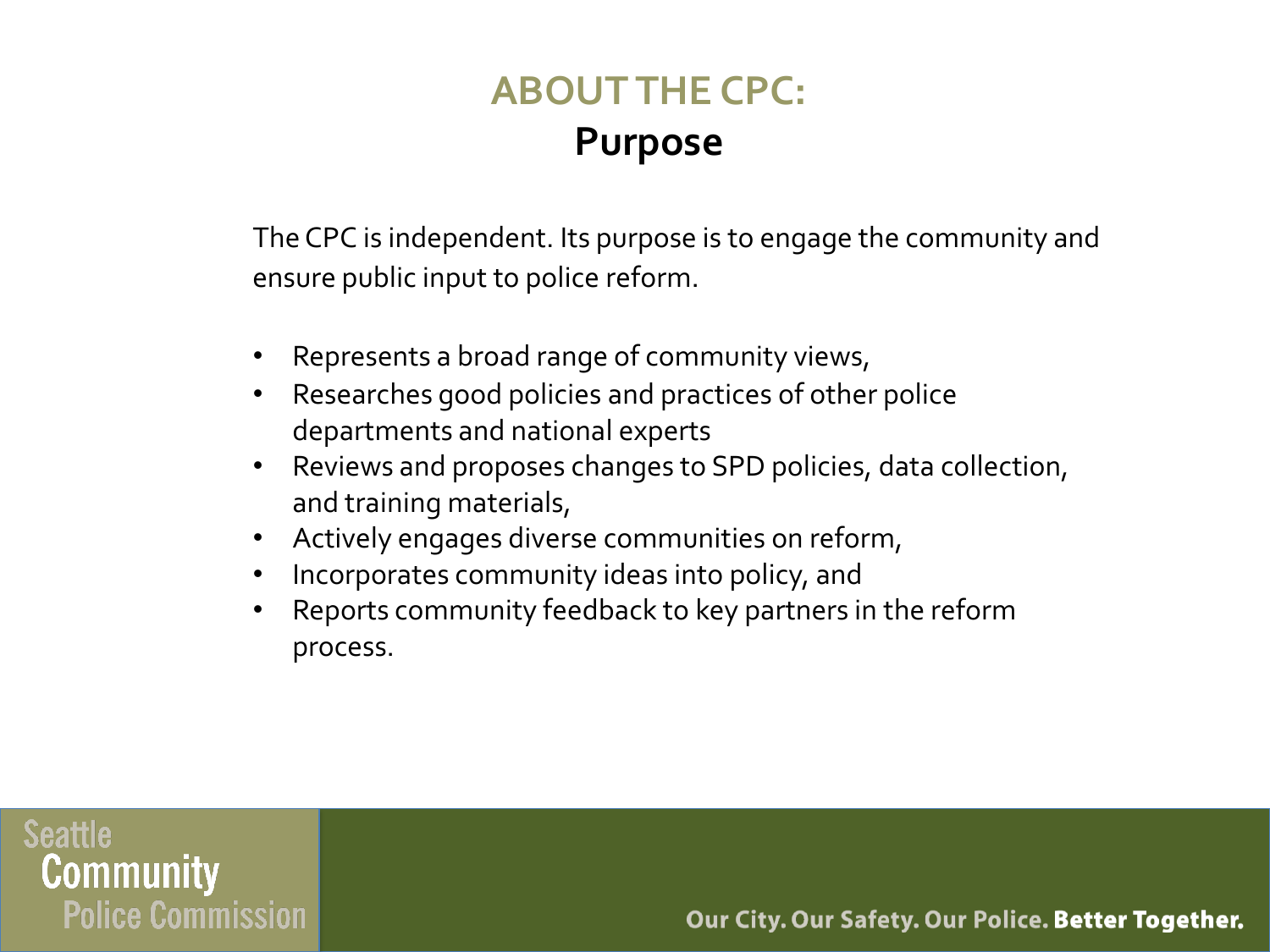#### **PARTNERS IN REFORM**

**Community** 

**Community Police Commission** 

**City of Seattle / Seattle Police Department** 

**Federal Court Monitor** 

**US Department** of Justice

**Seattle Community Police Commission**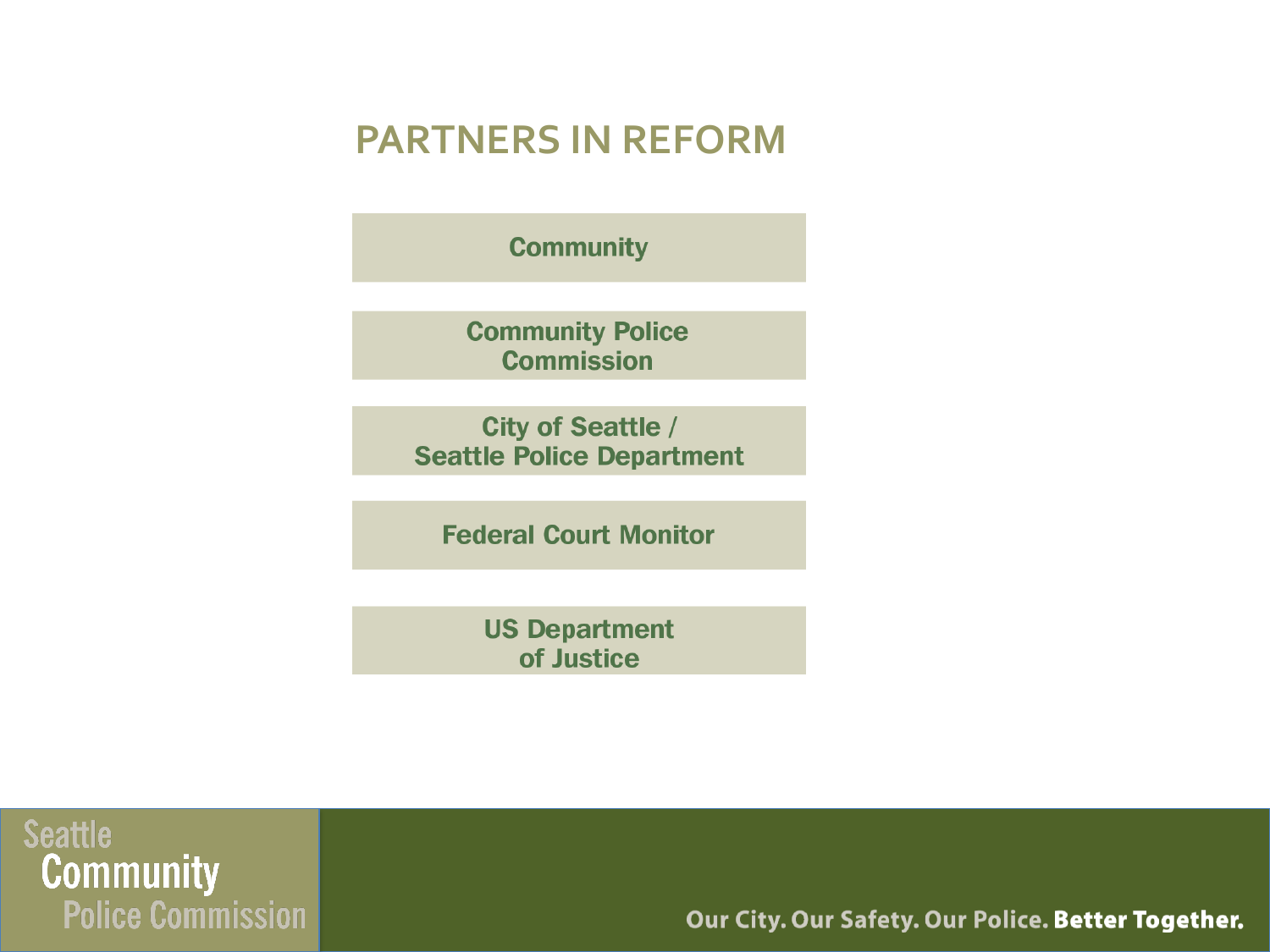#### **CREATING CHANGE: The role of community**

*We need your help to create a stronger, safer and more connected community.*

- Successful police reform depends on widespread community input.
- Ongoing community engagement is of paramount importance.
- Community input and dialogue over time will also promote confidence in SPD, strengthen community-police relations, and support the Police Department in ensuring public safety for all.



**Seattle** Community **Police Commission**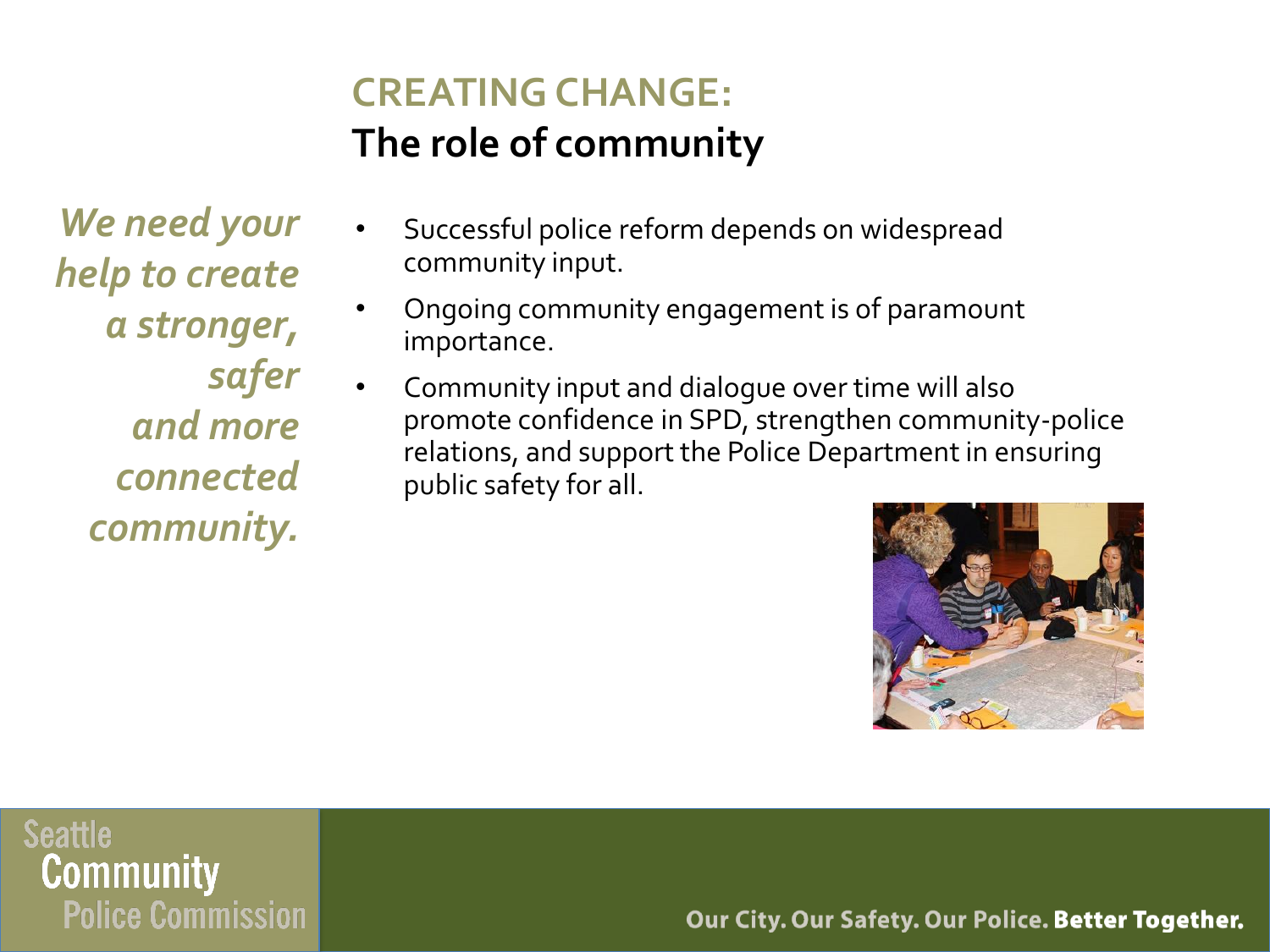#### **CREATING CHANGE:**

#### **Core values in engaging community**

- **Partnership driven**
	- We all own the problem and the solution
- **Meaningful engagement**
	- CPC will be informed by community input
- **Inclusiveness**
	- Engage all stakeholders
- **Accountability and Transparency** 
	- Proof that input matters

**Seattle** Community **Police Commission**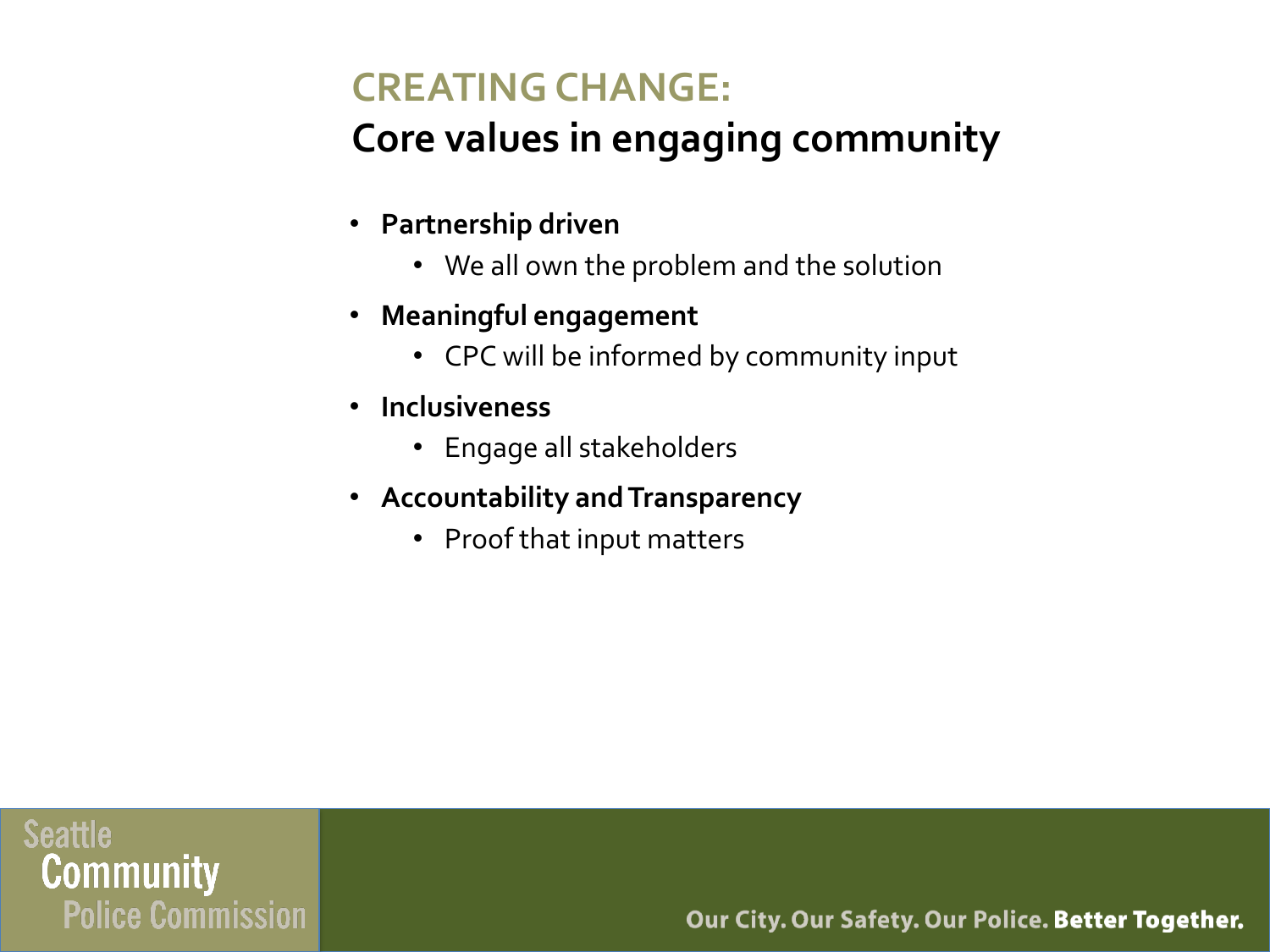#### **CREATING CHANGE:**

#### **2013 Policy Recommendations**

- Bias-Free Policing The CPC recommendations took into account both individual and institutional bias and the new SPD policy includes CPC's provision for analyzing the disparate impact of institutional practices that may benefit from alternative law enforcement approaches.
- Stops and Detentions The CPC recommendations focused on making clear when officers may or may not stop, detain and search people and to make clear the rights and obligations of the officer and the stopped individual. The new SPD policy includes these provisions.
- Use of Force The CPC recommendations focused on simplifying and clarifying the policy. The policy adopted by SPD took into account some of the CPC's  $^{\circ}$ recommendations for improvements.
- In-Car Video Recordings The CPC recommendations sought to ensure that effective and appropriate in‐car video technology is in place and that in‐car video recording policies and procedures support appropriate officer training and police department accountability.

**Seattle Community Police Commission**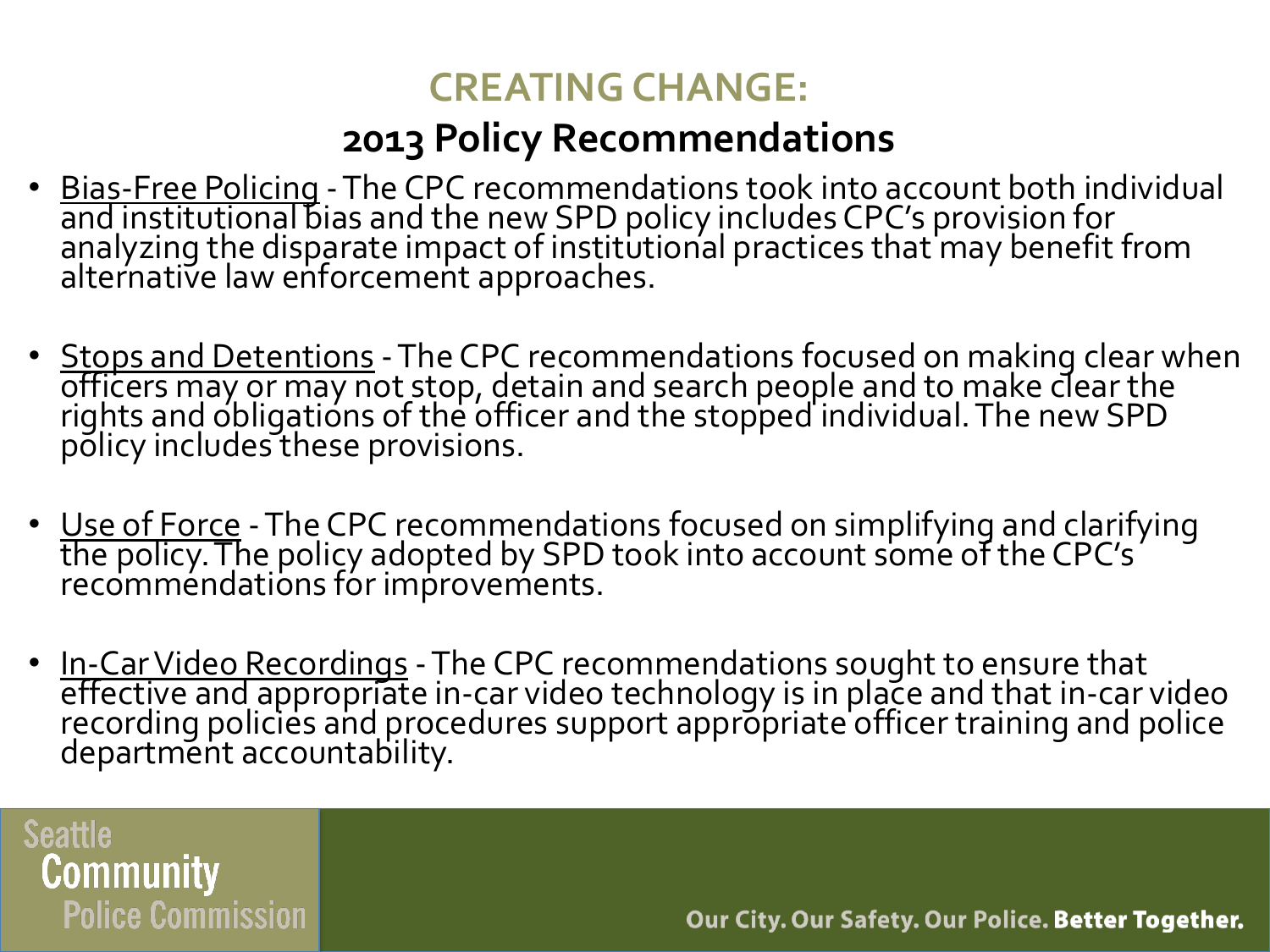#### **CREATING CHANGE: CPC Work in 2014**

This year, the CPC is charged with making recommendations on the following:

- SPD Accountability
- Preventing Unnecessary Disparities in Law Enforcement
- SPD Training
- SPD Community Outreach

**Seattle** Community **Police Commission**